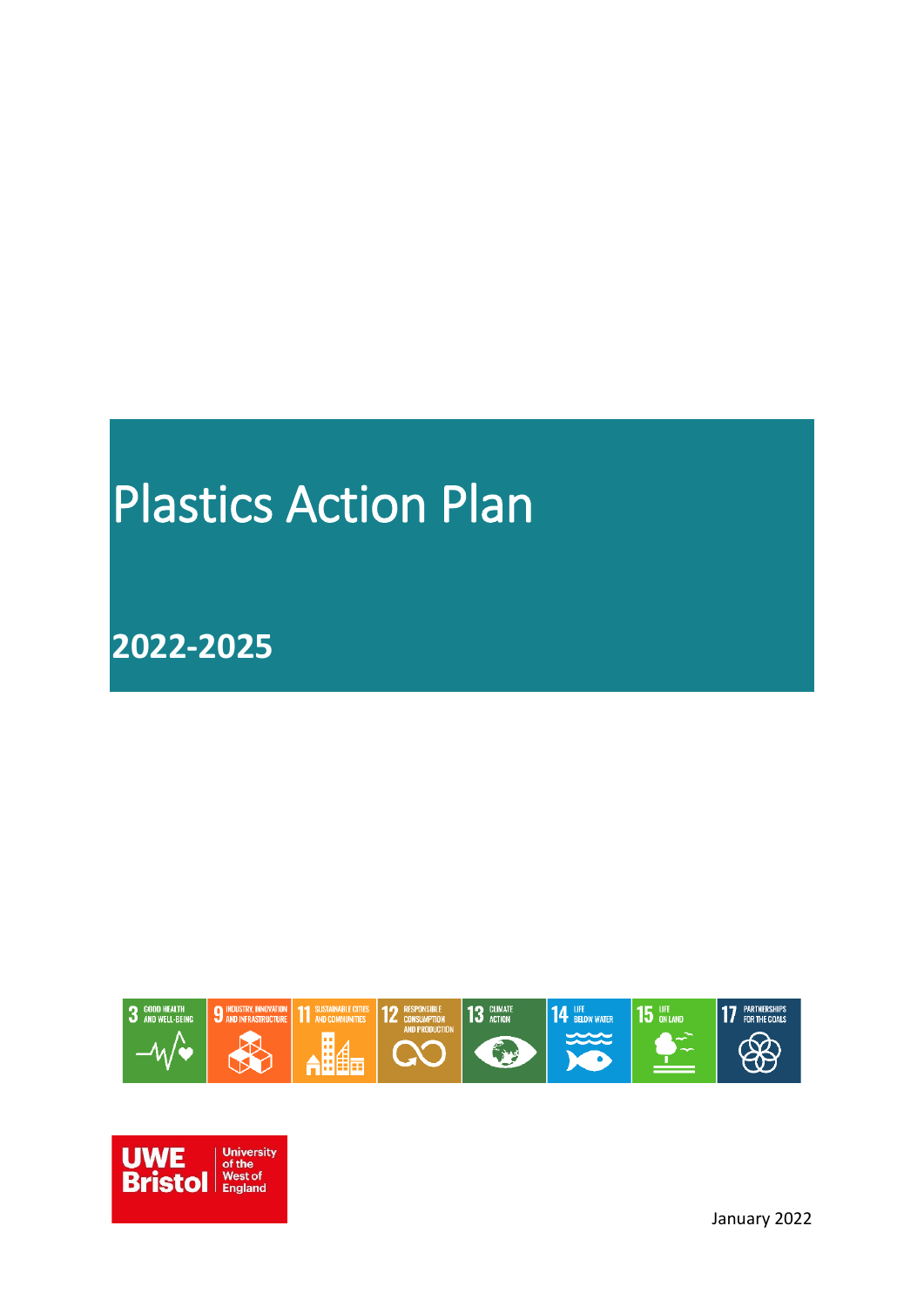## Contents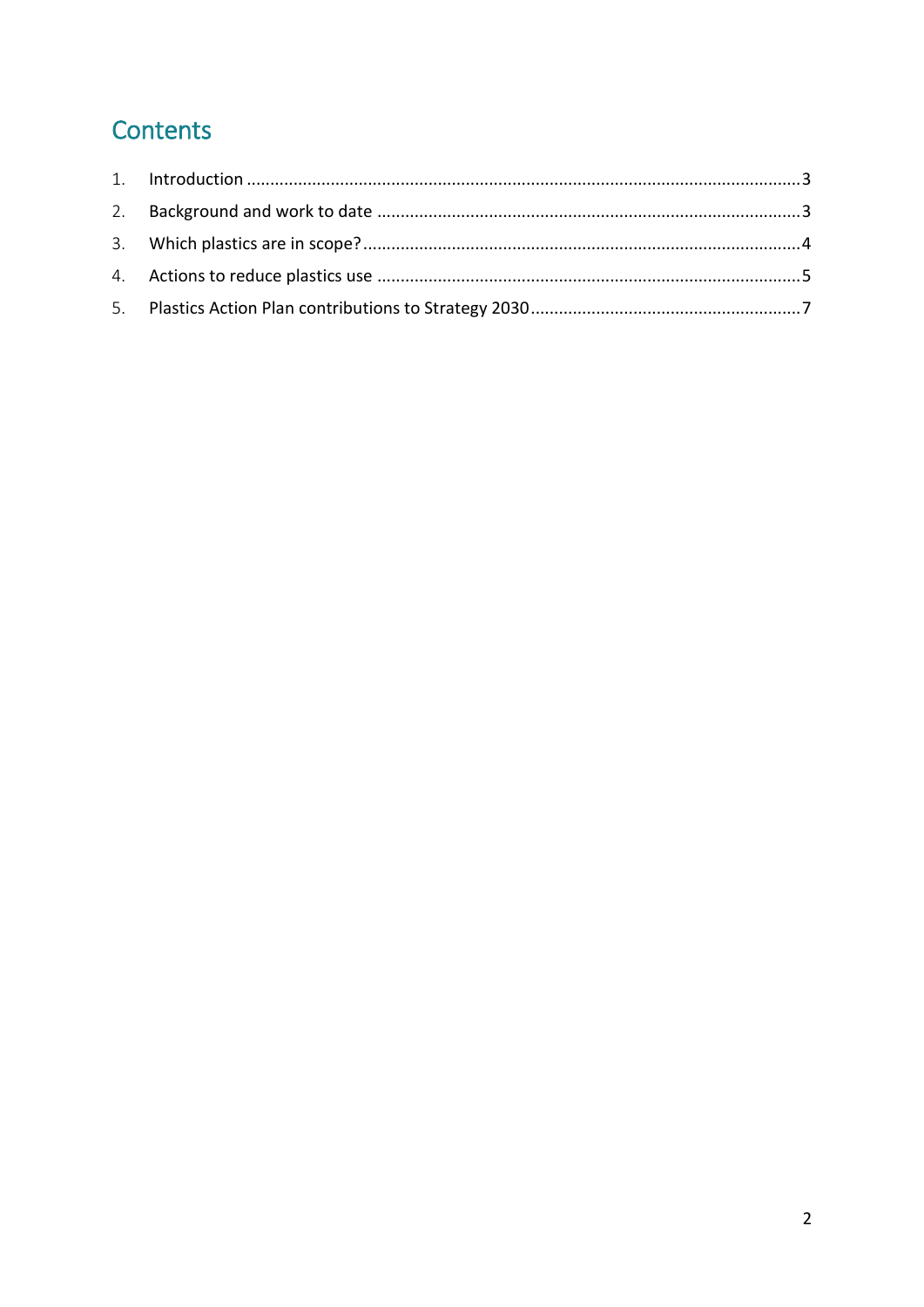#### <span id="page-2-0"></span>1. Introduction

As signatories to the UK Plastics Pact, UWE Bristol is committed to eliminating all nonessential single-use plastics and to meeting recycling and reuse targets by 2025. These are; by 2025:

a. 100% of plastics packaging to be reusable, recyclable, or compostable

b. 70% of plastics packaging effectively recycled or composted

c. Take actions to eliminate problematic or unnecessary single-use packaging items through redesign, innovation or alternative (reuse) delivery models

d. 30% average recycled content across all plastics packaging.

This fits within our wider Strategy 2030 commitments:

| Be carbon neutral<br>as an organisation,<br>with net-zero<br>emissions of<br>greenhouse gases<br>by 2030. | Work through the<br>ISO 14001 standard<br>to set clear targets<br>and plans to reduce<br>water and energy<br>use, cut waste<br>generation<br>including food<br>waste, and support<br>biodiversity. | As signatories to<br>the UK Plastics<br>Pact, eliminate all<br>but essential single-<br>use plastic and<br>meet the 2025<br>targets for recycling | Support research<br>that addresses<br>issues relating to<br>climate change,<br>environmental<br>challenges and<br>biodiversity. |
|-----------------------------------------------------------------------------------------------------------|----------------------------------------------------------------------------------------------------------------------------------------------------------------------------------------------------|---------------------------------------------------------------------------------------------------------------------------------------------------|---------------------------------------------------------------------------------------------------------------------------------|
| Work with our<br>students to                                                                              |                                                                                                                                                                                                    | and reuse.                                                                                                                                        |                                                                                                                                 |
| explicitly address<br>climate change and<br>environmental                                                 |                                                                                                                                                                                                    | Invest in and secure<br>year-on-year<br>improvement in                                                                                            |                                                                                                                                 |
| challenges through<br>our teaching,<br>learning and<br>curriculum.                                        | Establish all our<br>campuses as clean<br>air and smoke-free<br>zone.                                                                                                                              | travel sustainability<br>for staff, students<br>and visitors.                                                                                     |                                                                                                                                 |

UWE Bristol has also pledged to be carbon neutral as an organisation, with net-zero emissions of green-house gases by 2030 and to reduce waste generation through the setting of clear plans and targets within the University's environmental management system.

## <span id="page-2-1"></span>2. Background and work to date

The use of plastic packaging and plastic products is ubiquitous. It brings many benefits, for example in extending the shelf-life of food and enabling modern medical practice. However, the increasing volume and variety of plastic products and polymers, and the inability of existing systems to return all of it to the economic cycle means that it has significant environmental impacts through its durability once it enters the natural environment. Plastics consumption also has an impact on our carbon emissions due to the use of fossil fuels throughout its lifecycle. Plastics have become embedded in the operation of the University. For example, plastics are pervasive in our food and drink service packaging,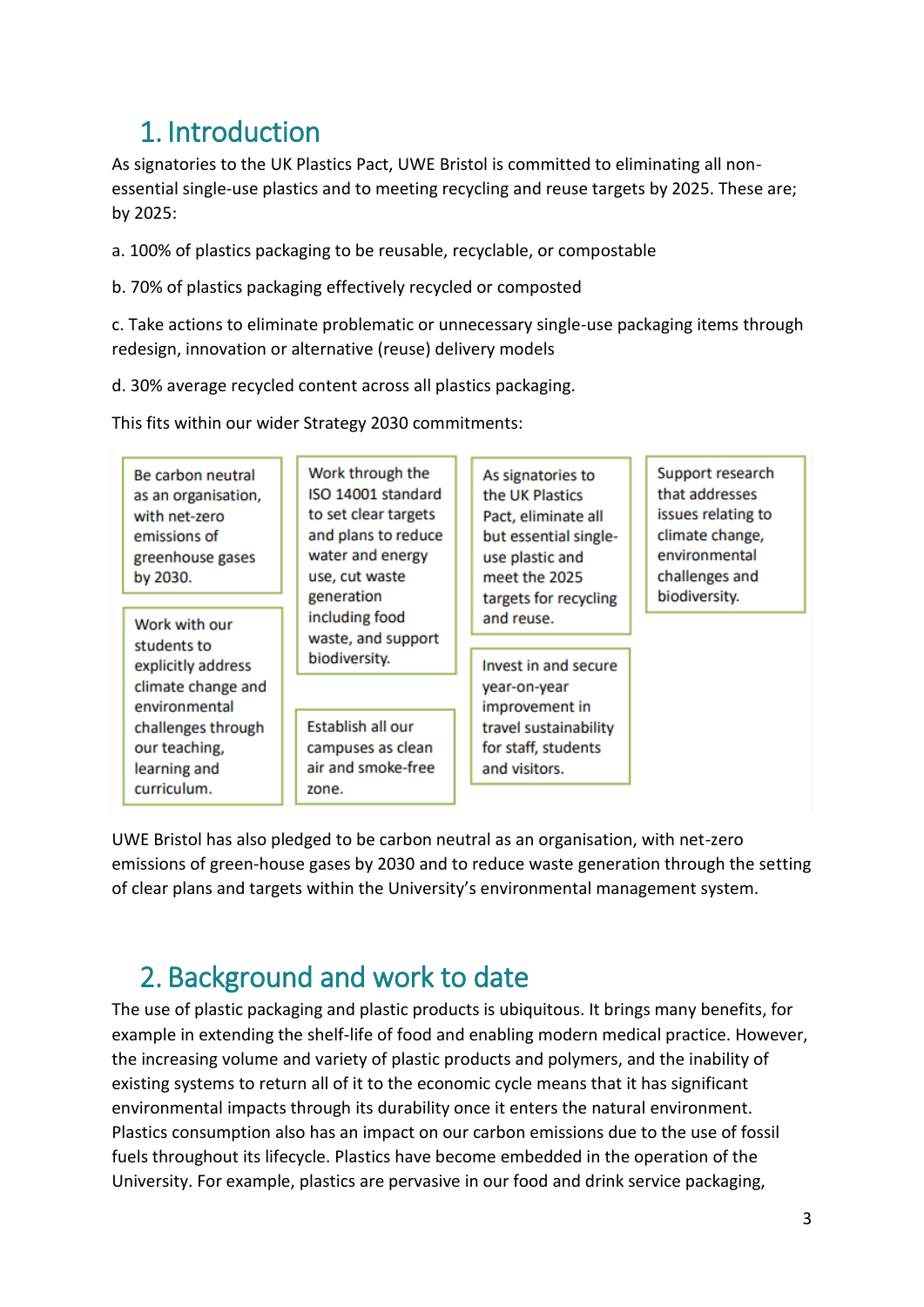incoming goods supply packaging, stationery supplies, medical equipment, information technology, and estates fixtures and furniture. To date, the University and the Students' Union have carried out various actions minimise the negative environmental impacts of plastics. Some examples within the food and drink packaging arena include:

- a transition away from non-recyclable plastic food packaging and single-use beverage cups to compostable food service disposables;
- promotion of refillable drinks containers including the introduction of a 20p levy on hot beverages served in disposable coffee cups;
- installation of a fleet of water refill stations across the estate;
- selling reusable coffee cups at cost;
- elimination of plastic bags at the Fresher's Fair; and
- elimination of plastic straws in all catering outlets.

To better understand the University's plastics consumption an annual plastics survey was undertaken in 2019 and again in 2020. This identified common single-use plastics items from across UWE Bristol. Information from these surveys is based on the perceptions of those who chose to report.

As part of a suite of plans to address our Strategy 2030 commitments, UWE Bristol developed a [Circular Economy Plan.](https://www.uwe.ac.uk/-/media/uwe/documents/about/sustainability/circular_economy_plan_2020-30.pdf) This covers several material lifecycles with particularly high associated carbon emissions and/or sustainability risks (e.g., food/food waste, electrical and electronic equipment, clothing, furniture, paper, and construction material). Applying circular economy principles to these materials' influenceable lifecycles will reduce our scope 3 carbon emissions through reduced consumption and waste prevention. This plastics action plan sits underneath the [Circular Economy Plan](https://www.uwe.ac.uk/-/media/uwe/documents/about/sustainability/circular_economy_plan_2020-30.pdf) as a material with an associated high sustainability risk.

## <span id="page-3-0"></span>3. Which plastics are in scope?

Within scope of non-essential plastics: single-use plastics including all products made wholly or partly of petrochemical or plant derived plastics and typically used once for only a short period of time before being disposed of.

| Examples of plastics that are in scope    | Examples of plastics that are out of scope   |  |
|-------------------------------------------|----------------------------------------------|--|
| Takeaway boxes, plastic drinks bottles,   | Single-use plastics used in healthcare       |  |
| plastics drinking cups, disposable hot    | educational settings or laboratory settings, |  |
| beverage cups and lids, cutlery, straws,  | such as petri dishes and syringes.           |  |
| stirrers, disposable wipes, promotional   | Single-use plastics purchased elsewhere by   |  |
| give-aways, containers for cleaning       | staff, students and visitors and brought to  |  |
| products, plastics wrap, and polystyrene, | site. Plastics used in construction and      |  |
| (including the packaging for food and ICT | infrastructure (e.g., pipework)              |  |
| materials).                               |                                              |  |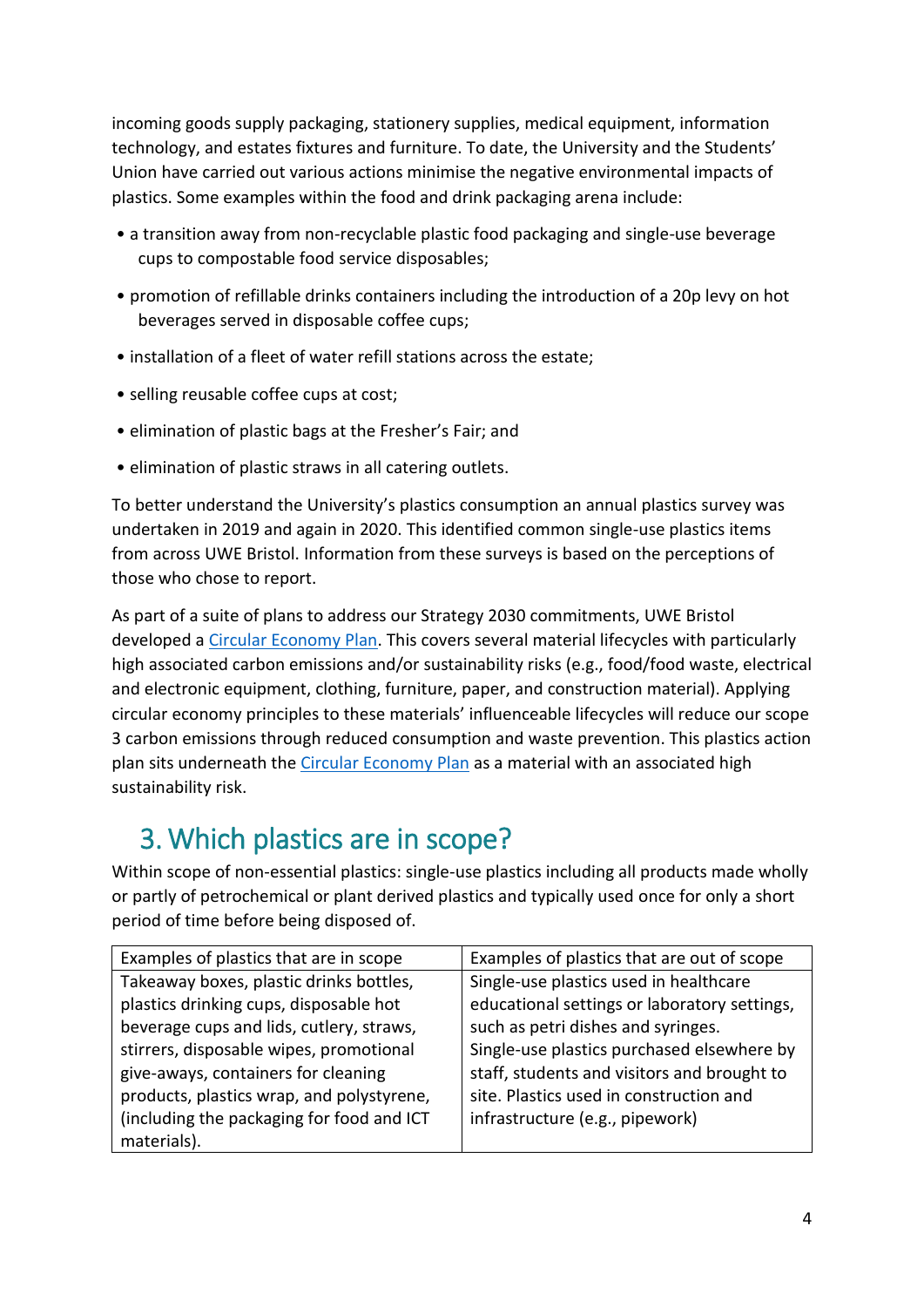Lab plastics will be addressed through the LEAF sustainable labs programme. Other plastics deemed out of scope will still be subject to actions to bring about greater resource circularity in line with the wider [UWE Bristol Circular Economy Plan.](https://www.uwe.ac.uk/-/media/uwe/documents/about/sustainability/circular_economy_plan_2020-30.pdf) The actions outlined below refer to in scope non-essential single use plastics.

## <span id="page-4-0"></span>4. Actions to reduce plastics use

These actions are outlined more fully in the working tracker document which provides metrics and time scales. As part of our regular annual sustainability reporting, progress on the actions in the Tracker will be reported. This will allow us to monitor progress and track the effectiveness of actions.

#### **Engagement**

The University will use its research and teaching activities to build awareness and engagement amongst students, employees, partners, and the public about the issues associated with the use of plastics products.

- 1. Establish plastics action group with plastics action ambassadors to further identify actions to reduce and remove single-use plastics and to promote and oversee progress on these actions.
- 2. Scope the options for availability / provision of reusable alternatives for staff and students
- 3. Establish communications to increase staff and student engagement.

#### **Data**

The University monitors its waste quantities but does not have separate plastics data as plastics are collected comingled with other dry recyclables. In 2018 the University estimated that 180 tonnes of plastics waste were produced (30 tonnes segregated for recycling and 150 tonnes disposed of via the general waste stream). Based on Defra conversion factors approximately 600 tonnes of carbon emissions are associated with the production and disposal of this quantity of plastics.

- 4. Devise method for accurately estimating plastics waste volumes and disposal routes
- 5. Require and audit end destination data from waste removal companies
- 6. Devise method for measuring or accurately estimating incoming plastic to establish baseline figures for plastics identified in 2019-20 plastics survey.
- 7. Aggregate data from the Procurement, Hospitality, Printing and Stationary Services, and the Students' Union annually.
- 8. Working with the Procurement and Hospitality teams and other major plastics users (e.g., labs), establish targets for the removal of all non-essential single-use plastics for 2022-2025.
- 9. Refine and repeat plastics survey annually.
- 10. Investigate devising method for monitoring recycled content in purchased material.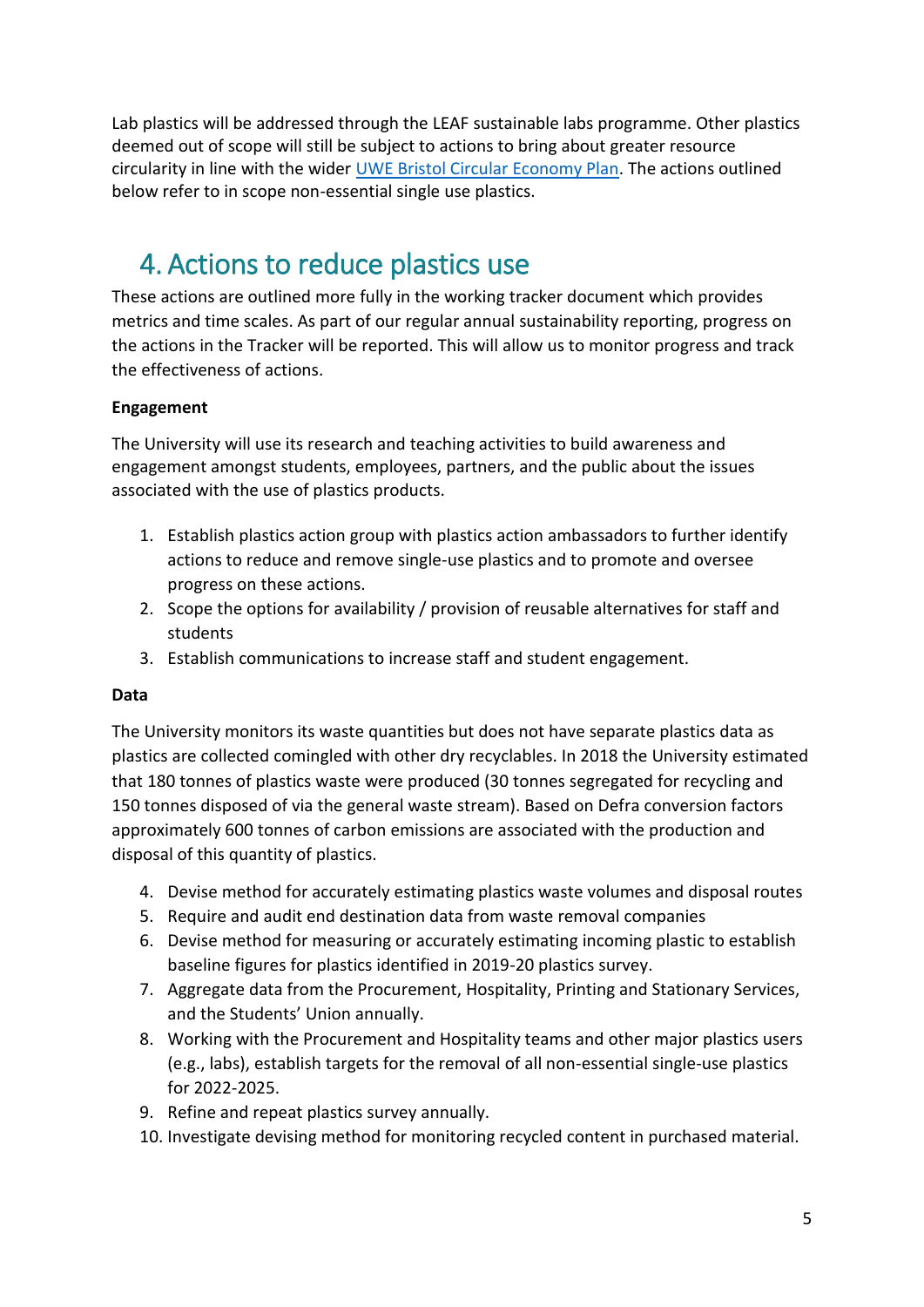#### **Avoidance or Replacement**

Measures to reduce and eliminate single-use plastics must be considered, well-researched and transparent in their rationale to reduce the risk of unintended negative consequences (e.g., reduced hygiene, increased food waste, or increased lifecycle impacts of alternative materials). The use of plastics in some applications is appropriate and can offer the most sustainable solution. We need to be aware of the limitations of supply chain capacity to deliver alternative product delivery systems. The University and the Students' Union will take consideration of the waste hierarchy and, circular economy principles when making strategic decisions on the use of plastics.

- 11. Identify and prioritise opportunities to eliminate single-use plastics from UWE Bristol operations.
- 12. The University and the Students' Union will consider the lifecycle impacts of the materials it uses - including plastics - and in such consideration explore opportunities for student involvement via teaching, learning and research.
- 13. Encourage (via UWE Estates and Facilities Design Guide & tender processes) high secondary material content in material inputs – e.g., recycled plastics in tarmac, floor tiles, furniture etc. These need to be assessed for any negative secondary effects such as release of microplastics.
- 14. The University and The Student Union will encourage sector purchasing consortia to consider how single-use plastics can be discouraged through the tender specification process and will engage with the National Union of Students and sector environmental bodies to promote awareness and sector engagement.
- 15. Encourage circularity of materials through increased recycling rates and decreased contamination of materials.